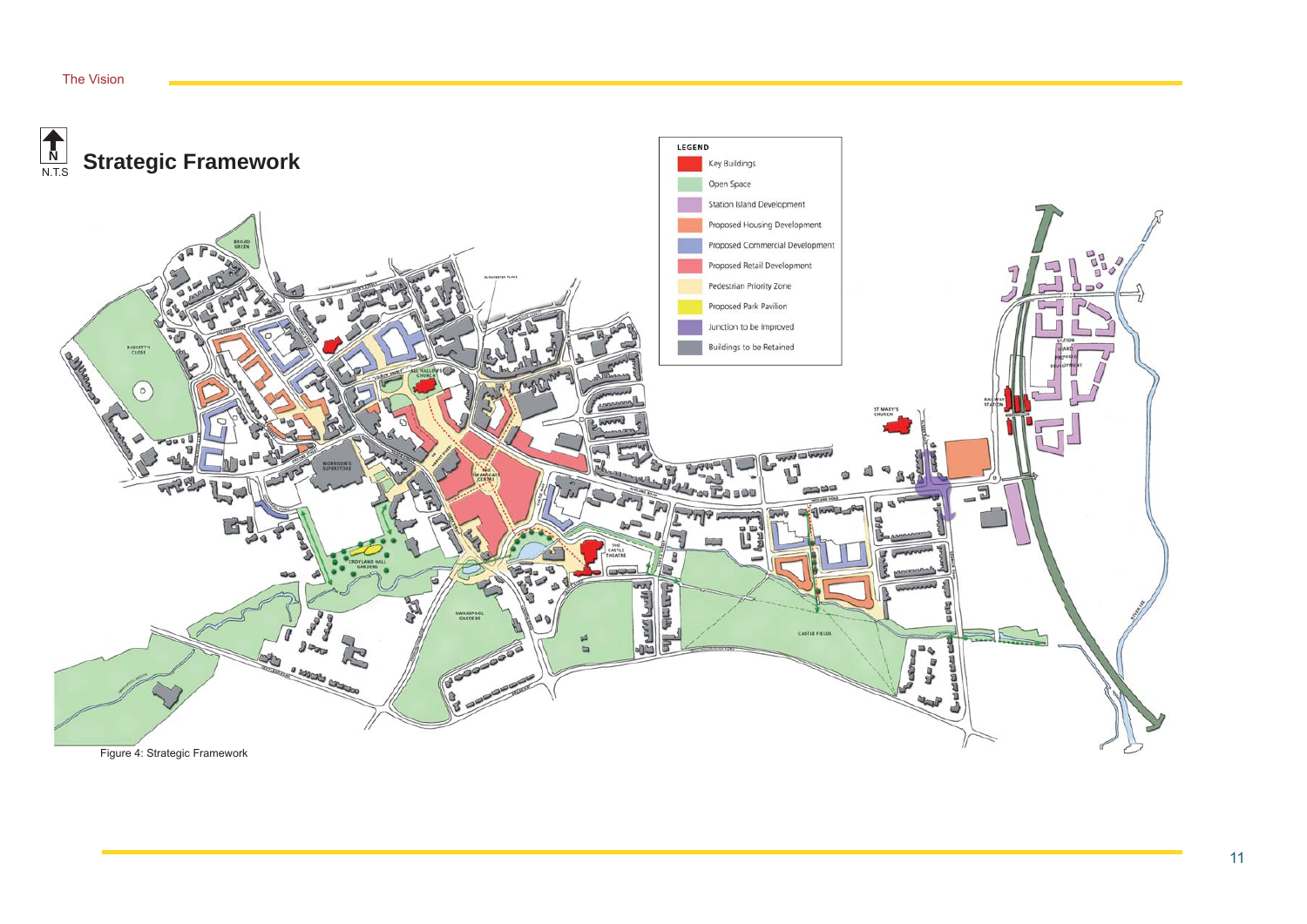# **The Vision**

## **Strategic Objectives**

- Ensure the town centre remains the heart of Wellingborough
- Design a town centre that has something for everyone
- Create a place that is easy to get to and easy to walk around
- Create a stronger identity for the town.
- Provide a focal point and meeting place in the heart of the town
- Identify themes to be used in new developments and public realm improvements
- Raise the quality of the town centre
- Create a series of linked spaces within the town centre
- Bring new uses and activities into the town
- Improve and expand the town's retail offer
- Reduce the leakage of retail spending to other centres
- Encourage specialist roles for secondary shopping streets
- Provide a strong link from Station Island to the town centre
- Improve walking and cycling facilities
- Continue to involve stakeholders and local people in the development of proposals and implementation of projects.

## **Town Centre and Station Island**

The development of Station Island (the area between the Railway Station and the floodplain) will provide Wellingborough with the opportunity of a new hub to complement the functions of the town centre. The Strategic Framework upholds this idea and suggests how the two could interact. It is fundamentally important that Station Island supports the town centre rather than seeks to operate in isolation to it.

The Framework proposes that the town centre should remain the main focus of shopping, administration and entertainment and that Station Island should be a landmark mixed use development.

The core of the town centre is largely modern. This means that there is scope to improve the heart of the town without causing harm to the historic surroundings. Emphasis would be placed on bringing into use some of the vacant and underused sites to the north and west of the town centre such as High Street car park and the office development on West Villa Road.

There would still be a need for secondary and speciality shopping areas of course and these would probably continue to be found just beyond the expanded retail core in such streets as Oxford Street, Cannon Street and the far end of the High Street.

Station Island has the advantage of being a greenfield site. Its main role will be to provide the large scale Grade A office space that the town centre cannot accommodate. Given its location alongside the railway, it will be a key landmark and gateway that will create lasting first impressions for thousands of visitors and rail passengers as they take their first glimpse of the town.

The town centre and WEAST should be linked by a variety of routes offering a choice of modes of transport with Midland Road acting as the main corridor for traffic and activity.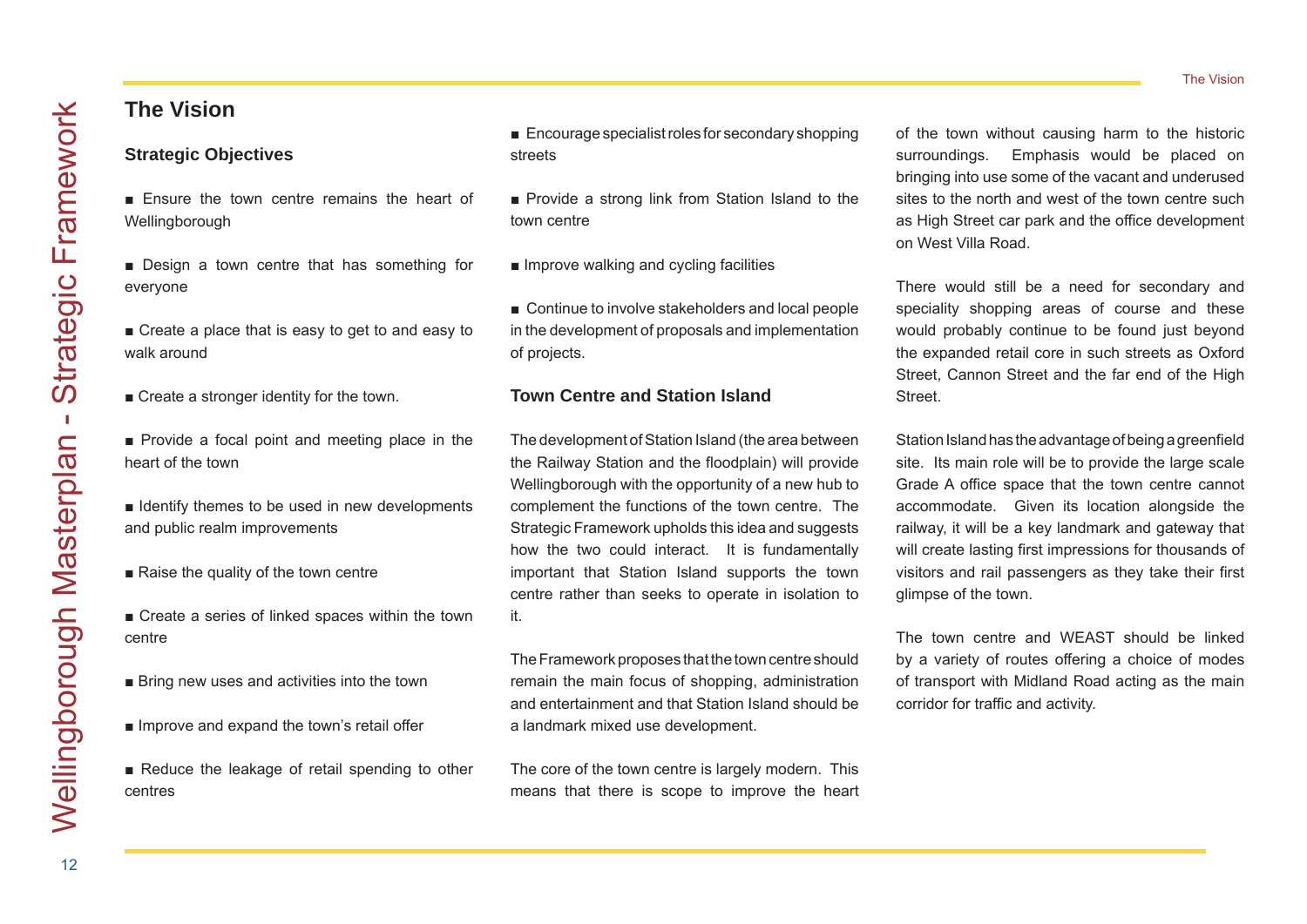## **A New Heart**

Research undertaken for the Baseline Report revealed Wellingborough lacking a focus. A new heart is needed to bring together the various parts of the town centre, create a better retail offer and provide something with which local people can identify with pride.

Central to the creation of the town's new focus and crucial to the long term success of the town will be the redevelopment of the Swansgate Shopping Centre. Although the present Centre fulfils a vital role offering prime retail space, its layout hinders the development of surrounding streets, particularly the top end of Midland Road. The Framework proposes a new Swansgate Centre with a broader range of shop units, a more open, street style layout, integral parking and active frontages on Market Street and Midland Road.

To complement this development, the top end of Midland Road could be redeveloped to provide further prime retail floorspace.

At present, the closest Wellingborough has to a focal square is the western end of Market Street. However, this space leaks into the neighbouring Market Square and is flanked by some unattractive buildings.



The rear of the Swansgate dominates first impressions from a key gateway into the town.

The Framework proposes a radical redesign of this whole area to provide Wellingborough with a town square worthy of the town's future. The new square could host the market and should become a natural focus for events. This long term project would require the blocks containing Woolworth's and the Library to be cleared. New buildings would line the square and provide enclosure.

The Castle Theatre is, at present, cut off from the rest of the town centre by the multi storey car park and attendant road network. Under the Framework proposals, it would become the centrepiece of a new leisure and cultural quarter enjoying strong pedestrian links to the Swansgate Centre and Midland Road. This would require the multi storey car park to be demolished and the road network to be altered. A new public space would be laid out on part of the site of the multi storey. This approach would help to create a critical mass of development to kickstart the evening economy. Keeping such uses together also makes them easier to police and reduces the pressure for this type of development on other areas of the town where it may be less suitable.

One of the key ideas behind this approach is to create a series of linked streets and squares



Castle Theatre

running from the Church to the Castle Theatre, each with its own identity and function. This would provide a strong pedestrian axis through the town centre and would make good use of the site's natural topography.



The Market Place hidden by Woolworths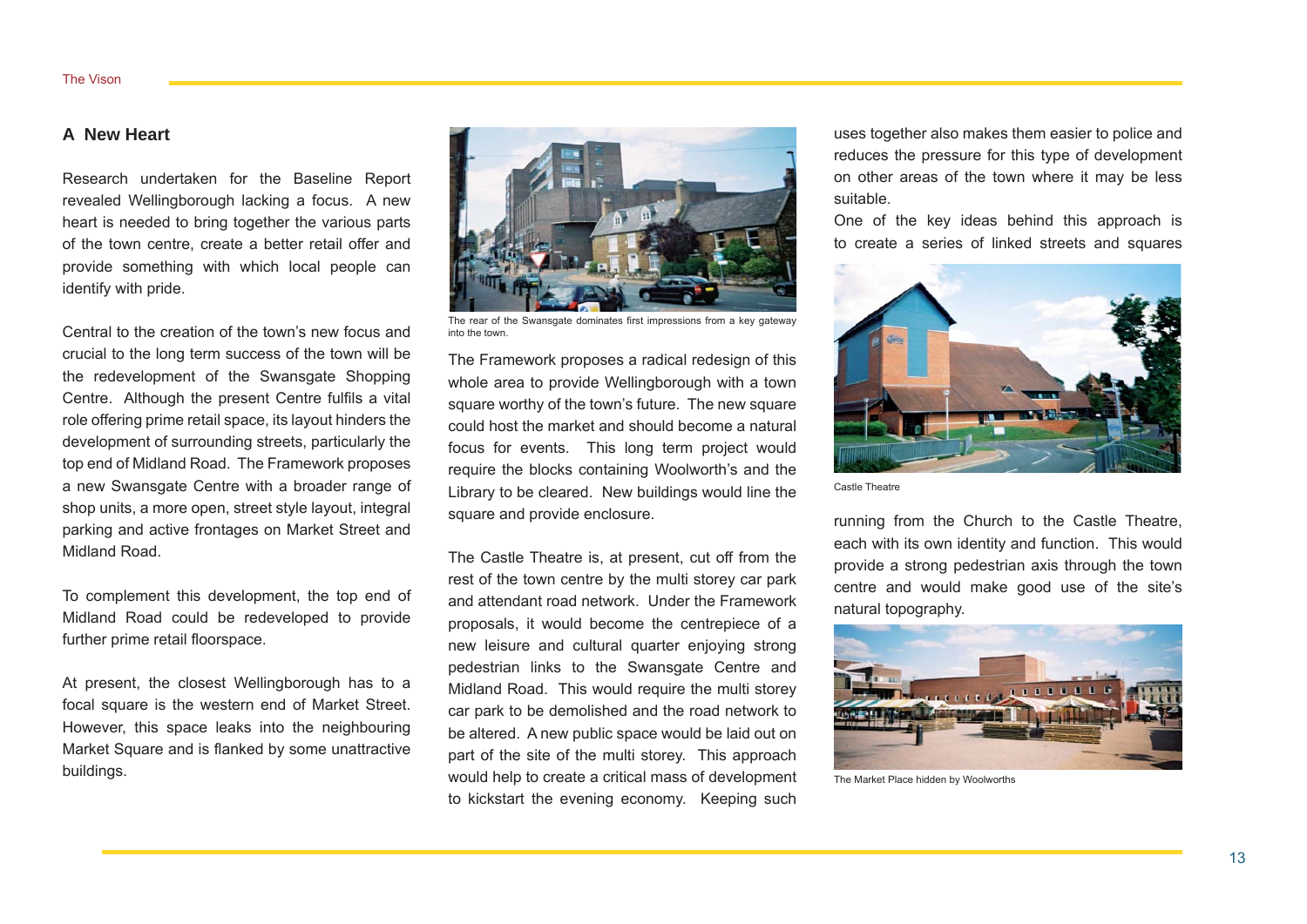Midland Road links Wellingborough to its railway station. The designation of this road as the chief link between WEAST and the town centre would maintain and strengthen this role.

**Midland Road**

At present, Midland Road is, for the most part, a quiet residential street. Twenty years from now it will have to cope with higher levels of traffic and more intense development pressure as it becomes established as one of the town's main thoroughfares. Our vision for Midland Road is as a pedestrian-friendly space with competing uses carefully balanced to create a street that is lively, attractive and walkable, rather than simply a conduit for traffic.

Between Victoria Road and Castle Street the prime retail floorspace proposed in the previous section would give way to smaller shops and eateries interspersed with housing. From Castle Street to Senwick Road the existing residential nature of the road would be protected. There is an opportunity to develop a strategic site next to the railway station east of Senwick Road. This could feature a transport



interchange and high density housing. Some improvements might also need to be made to the road network.

Midland Road

#### **The Green Link**



The Swanspool Brook provides an almost continuous swathe of green space across the southern side of the town which includes the important public open spaces of Castle Fields and Croyland Hall Gardens.

The Framework proposes to use this space as a green link from WEAST to the town centre and on to the western suburbs of the town. In order to complete the link, the character and accessibility of the mid section of the Brook, from Castle Street to Doddington Road, would need to be improved. Here, the Brook runs partly in an artificial channel and access is disrupted by roads and buildings.

The setting of the Brook could be enhanced and ways in which access could be improved, if necessary, by providing new bridges and crossings.

The centrepiece of the route would be where it passes the Castle Theatre. Here, there is potential to use the watercourse as a design feature in the proposed public square and to provide seamless access from the 'green link' to the Swansgate Centre. The quality of the towpath should be high enough to act as a combined walking and cycling route.

## **Parking**

At present, Wellingborough town centre has ample parking with approximately 2100 spaces. This parking is, however, concentrated in a small number of locations, most notably in the Swansgate Centre. The town centre's three newest retail developments, Morrison's, Aldi and Matalan, have their own parking and there are further Council owned car parks at High Street and Thomas Street. Morrison's also acts as a short stay car park for town centre visits.

The growth of Wellingborough over the next 20 years will lead to greater demand for parking while at the same time increasing development pressure on existing car parks. Clearly, a balance needs to be struck between providing enough car parking and allowing the town to develop to its full potential. It is also clear from the surveys and public consultation that a main factor in encouraging trips to the town centre is the availability of car parking close to the centre's shopping and other amenities.

This is not unusual for a market town such as Wellingborough. Therefore any perceived loss in car parking or charging policy should be carefully considered to reduce any potential detrimental impact upon the town centre. Further research is required and a long term and detailed strategy for car parking and public transport provision needs to be undertaken to find a suitable and sustainable balance.